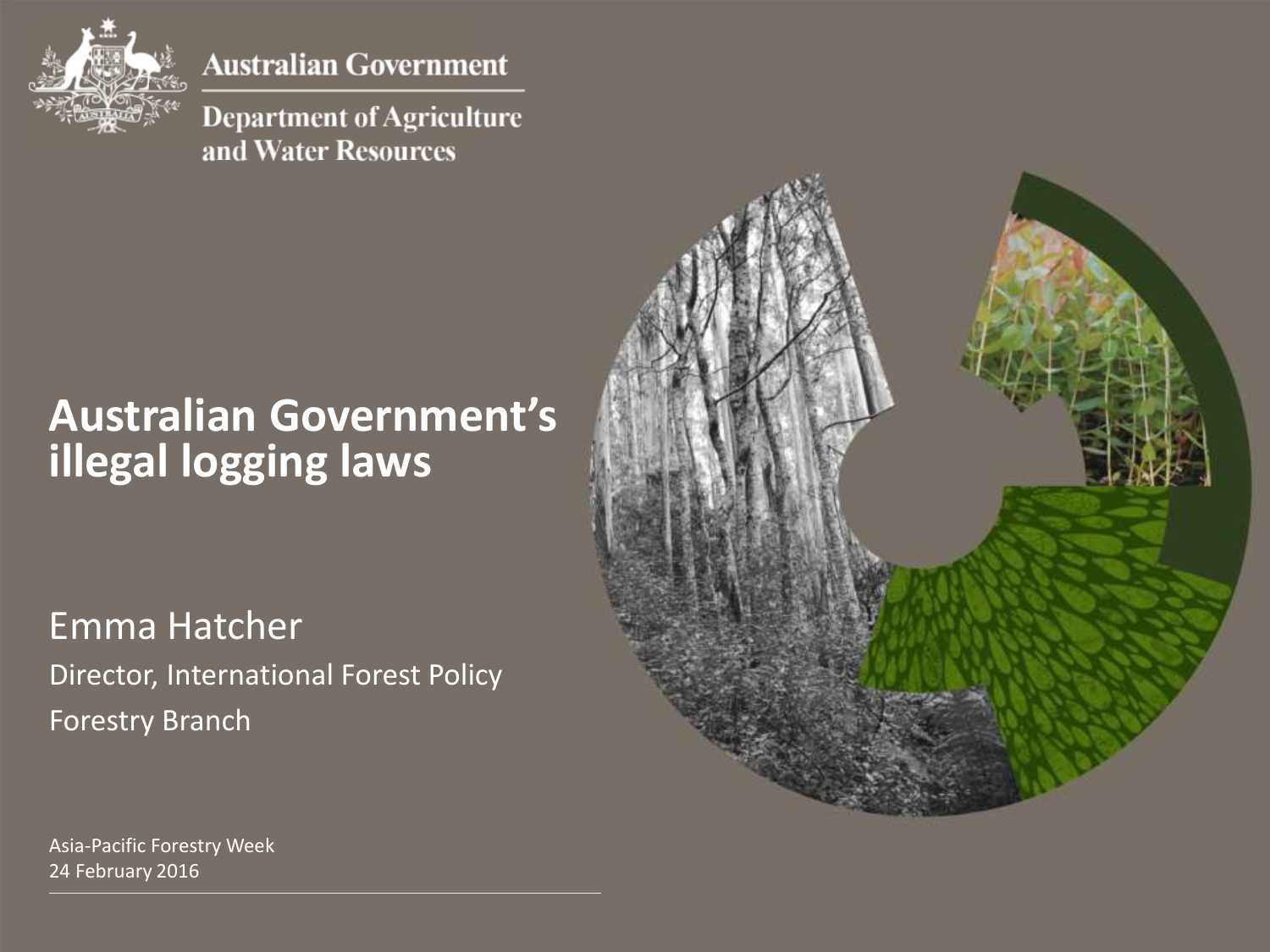

## Australia's illegal logging laws

- Two key elements:
	- *Illegal Logging Prohibition Act 2012 (the Act)*
		- Commenced in November 2012
		- $\triangleright$  Establishes broader legal framework
		- $\triangleright$  Prohibition intentional, knowingly or recklessly
	- *Illegal Logging Prohibition Regulation 2012 (the Regulation)*
		- Commenced on 30 November 2014
		- Establishes our 'due diligence' requirements
		- $\triangleright$  Need to assess/manage risk of timber being illegally harvested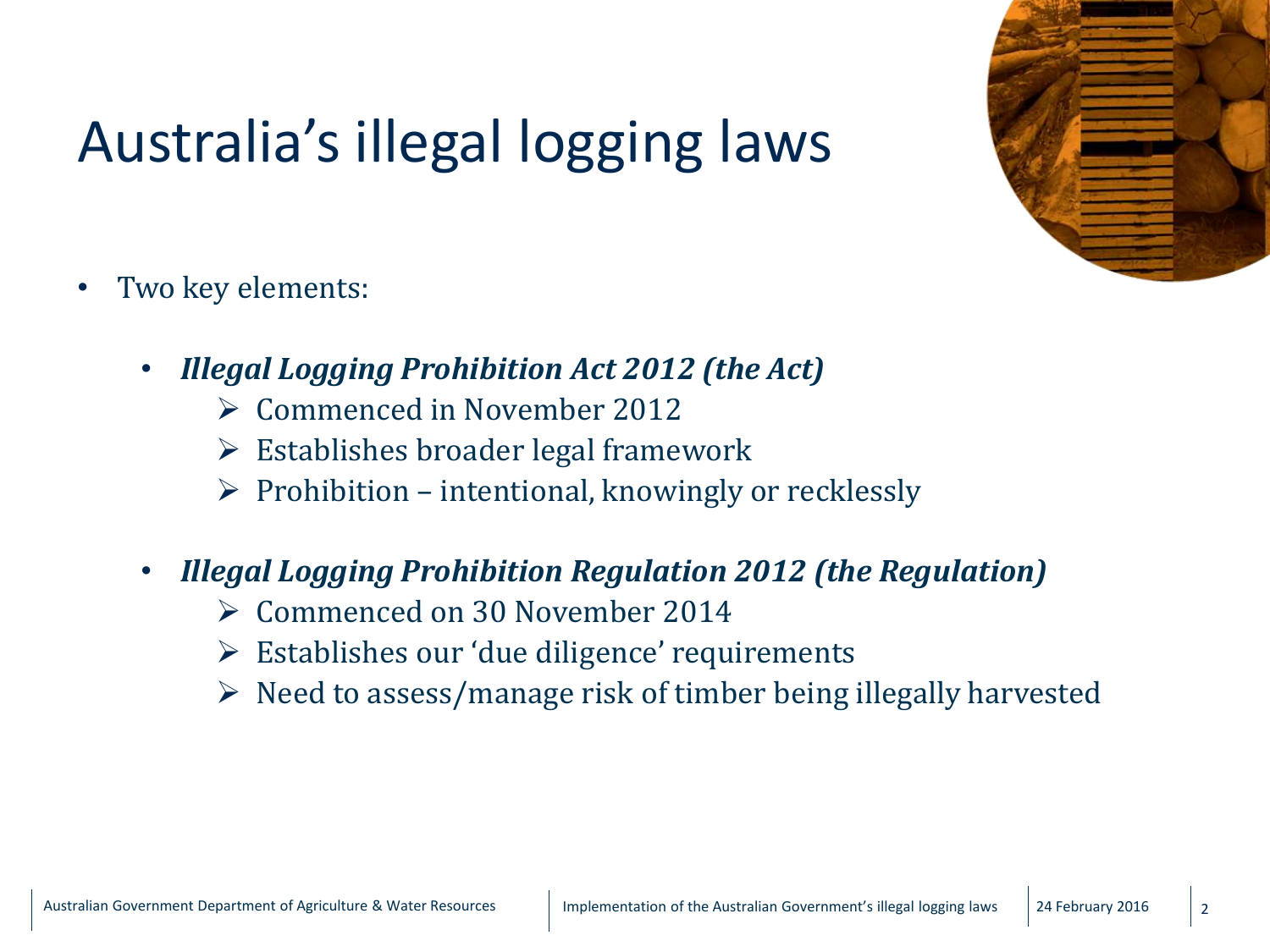#### What are we trying to achieve?



- Restrict entry of illegal timber into the Australian market.
	- **Prohibition**  discourages active trafficking into Australia
	- **Due diligence requirements -** encourages businesses to ask questions about the timber they are sourcing

#### • **End goal**

- $\triangleright$  products of little or no risk of being illegally logged are imported or processed within Australia
- $\triangleright$  and encourage more robust supply chains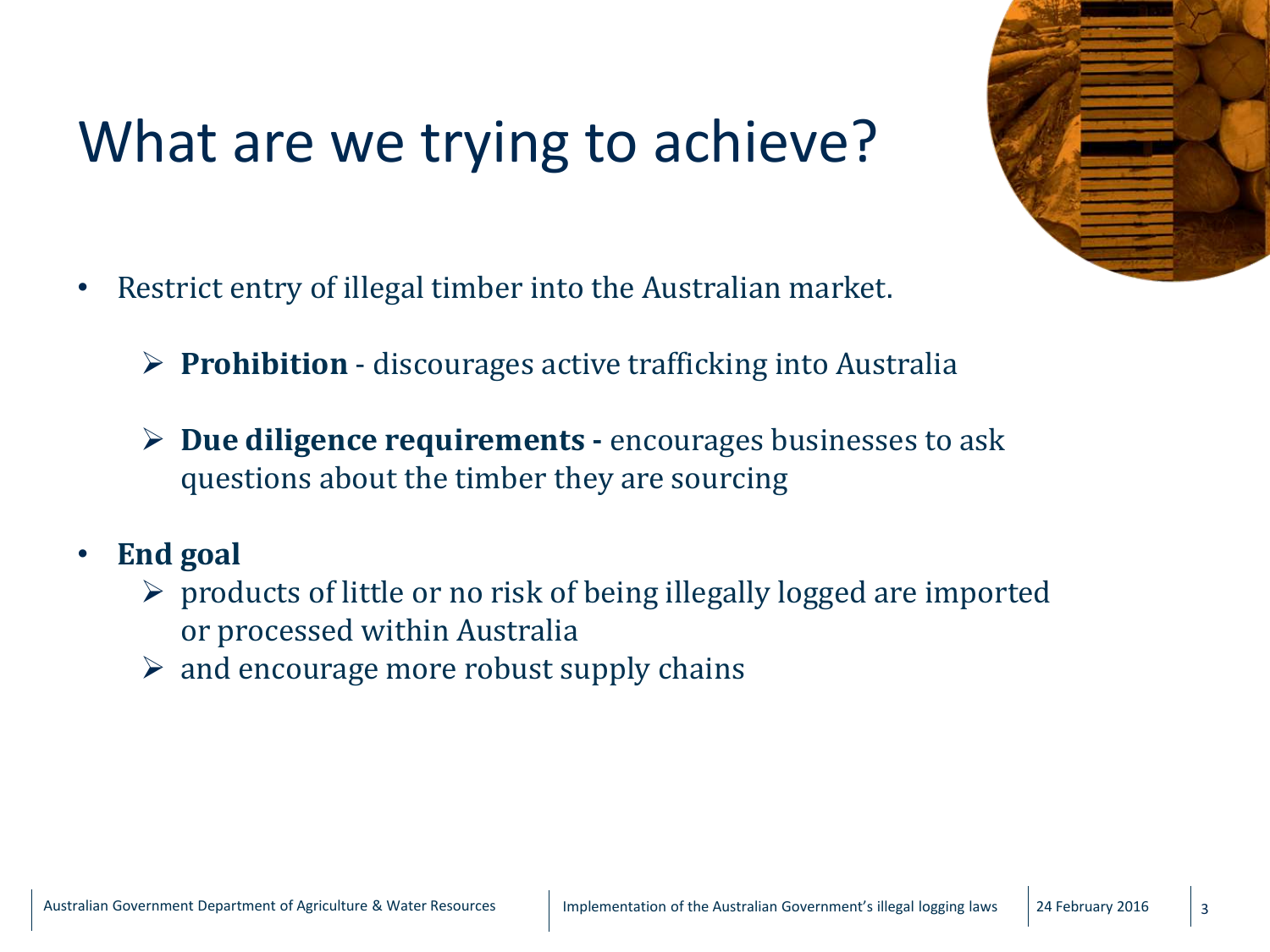#### Who and what is regulated?

- 
- The Act covers anyone dealing with timber or wood-based products.
- Two groups are required to carry out due diligence:
	- **Processors** of domestically grown raw logs
	- **Importers** of certain 'regulated timber products'
- **Regulated timber products** (defined by their tariff codes):
	- $\triangleright$  Chapter 44 wood and articles of wood
	- $\triangleright$  Chapter 47 pulp
	- $\triangleright$  Chapter 48 paper and paperboard
	- $\triangleright$  Chapter 94 furniture
- Businesses exporting to Australia are **not** regulated, but are likely to receive requests for timber product information.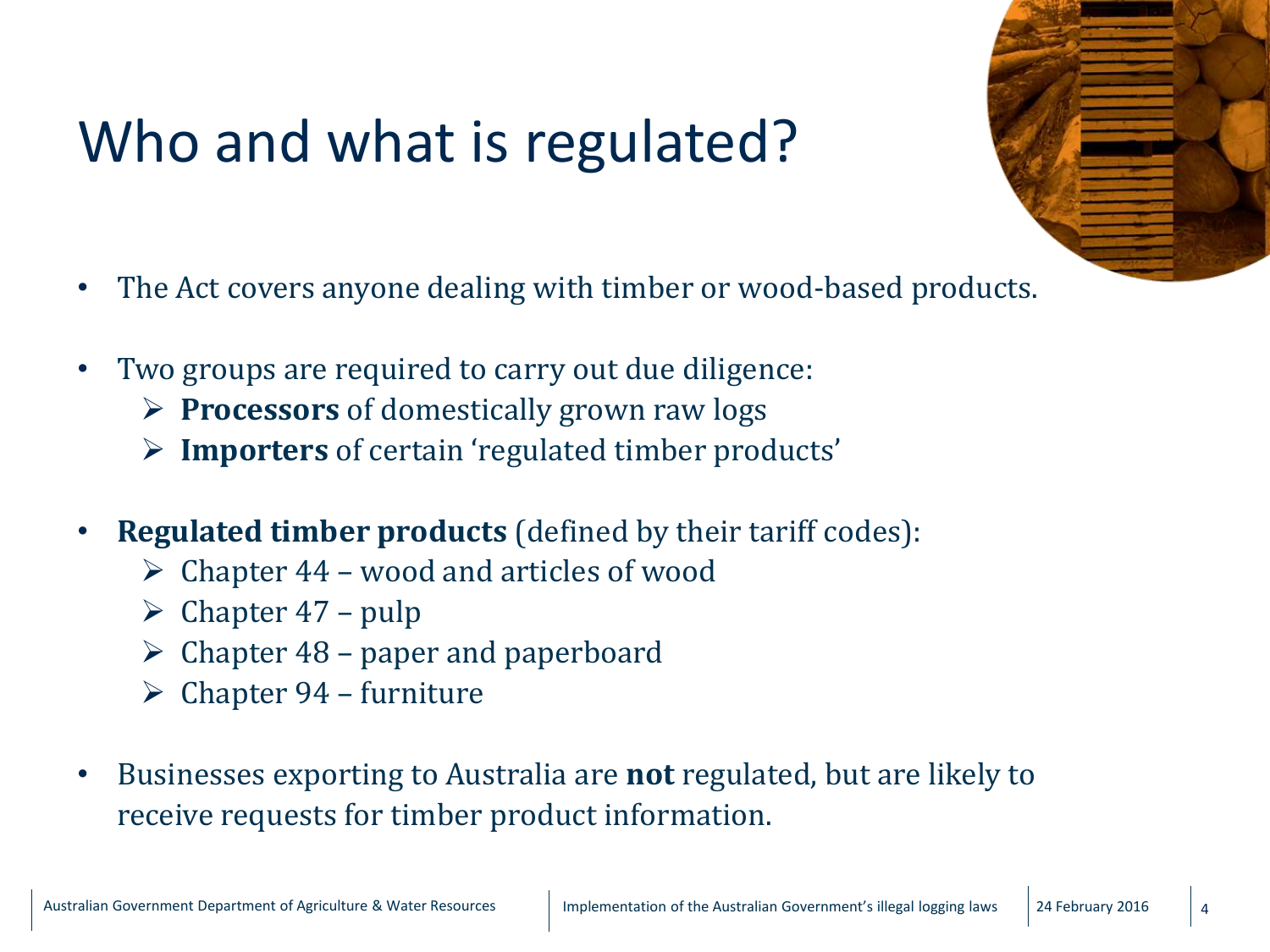#### What is due diligence?